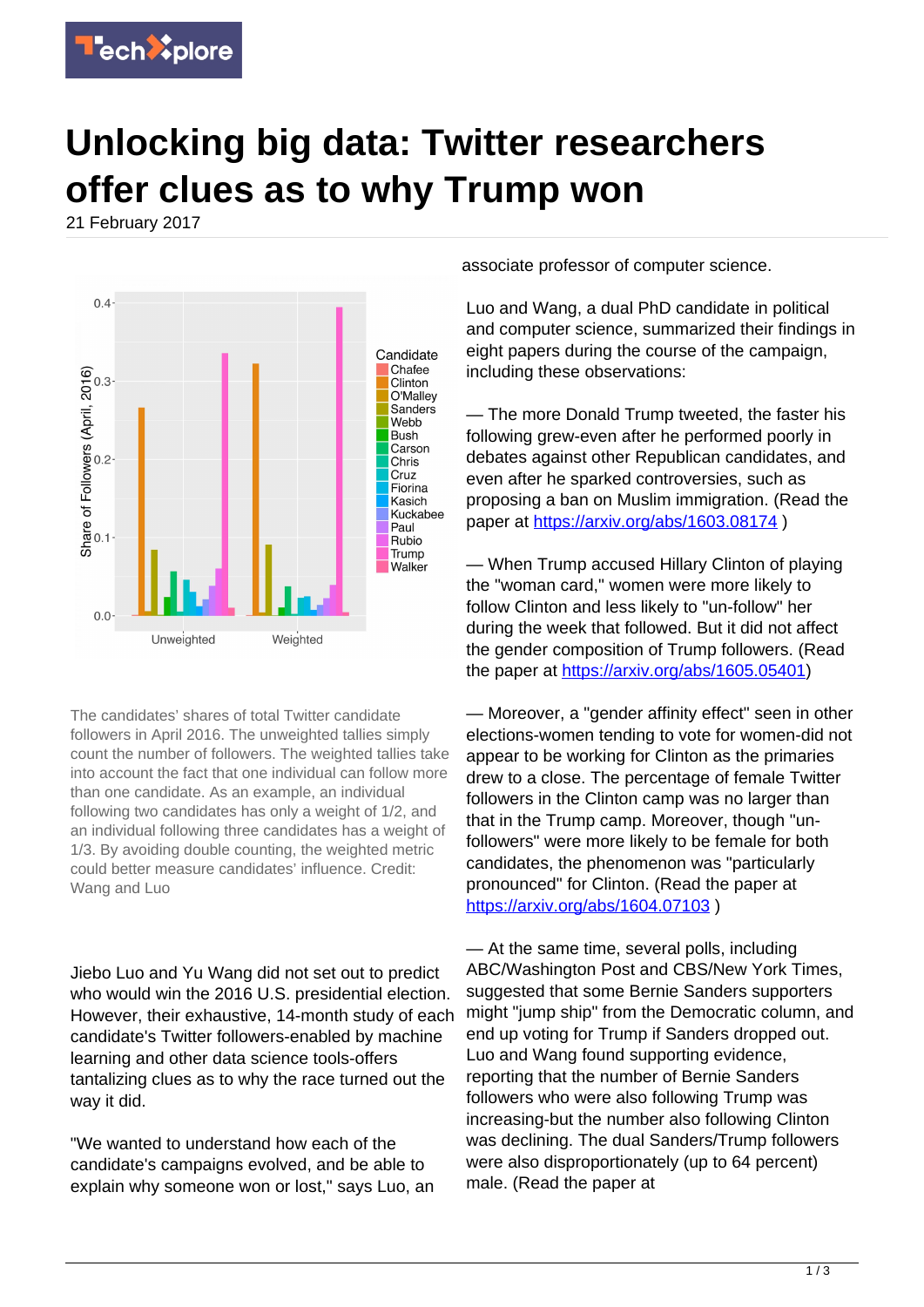

## <https://arxiv.org/abs/1605.09473>)

"In the end, even though we chose not to make any early in the campaign, and to then "mine" it in predictions, we were not surprised at all that Donald Trump won," says Luo.

## **Why Twitter?**

Barack Obama's use of social media in the 2008 presidential race helped establish Twitter and other social media platforms as powerful tools for candidates to quickly reach and receive feedback from large numbers of potential voters-and to attack included: their opponents.



Gender of candidate Twitter followers in April 2016, compiled by Wang and Luo. Credit: University of Rochester

Since then, there's been a burgeoning interest in scholarly research employing data science to analyze elections based on [social media](https://techxplore.com/tags/social+media/) postings.

Twitter, in particular, is a rich source of data because the millions of tweets posted by its members each day are easily accessible using an application programming interface.

The key for Luo, Wang, and their colleagues was to collect as much of this data as possible, starting innovative ways.

"The very nature of this data is that it will disappear tomorrow, so we had to start capturing it from an early stage and design a research framework so we could continue to collect data all along," said Wang.

From September 2015 through October 2016, the team began accumulating a huge data set that

- The number of Twitter followers of each of the major candidates in the initially crowded field-updated every 10 minutes.
- 8 million tweets sampled from the followers of Clinton and Trump.
- 1 million images of the candidates' followers on Twitter.
- 5 million Twitter IDs that include all candidate followers in early April 2016.

Using advanced computer vision tools, the researchers trained an artificial neural network (what's called a convolutional neural network) to determine-with 90 percent accuracy or more-the age, gender, and race of the candidates' followers using their Twitter photos. This helped the researchers analyze the role of each of those factors in the campaign, as they tracked the changes in each candidate's followers before and after debates, for example, and how followers reacted to the candidates' own tweets.

Twitter mining has its limits compared to the responses gleaned from traditional telephone polling. There's no opportunity to ask follow-up questions, for example, and tweets are difficult to place geographically, limiting their application for studying trends in swing states. (Even geotagged tweets may be sent while the sender is on vacation or attending a rally in another state.)

But Twitter mining also has its advantages-enabling researchers to quickly, continually, and inexpensively sample data on a scale that far surpasses the 1,000 or so responses that pollsters increasingly struggle to gather using traditional